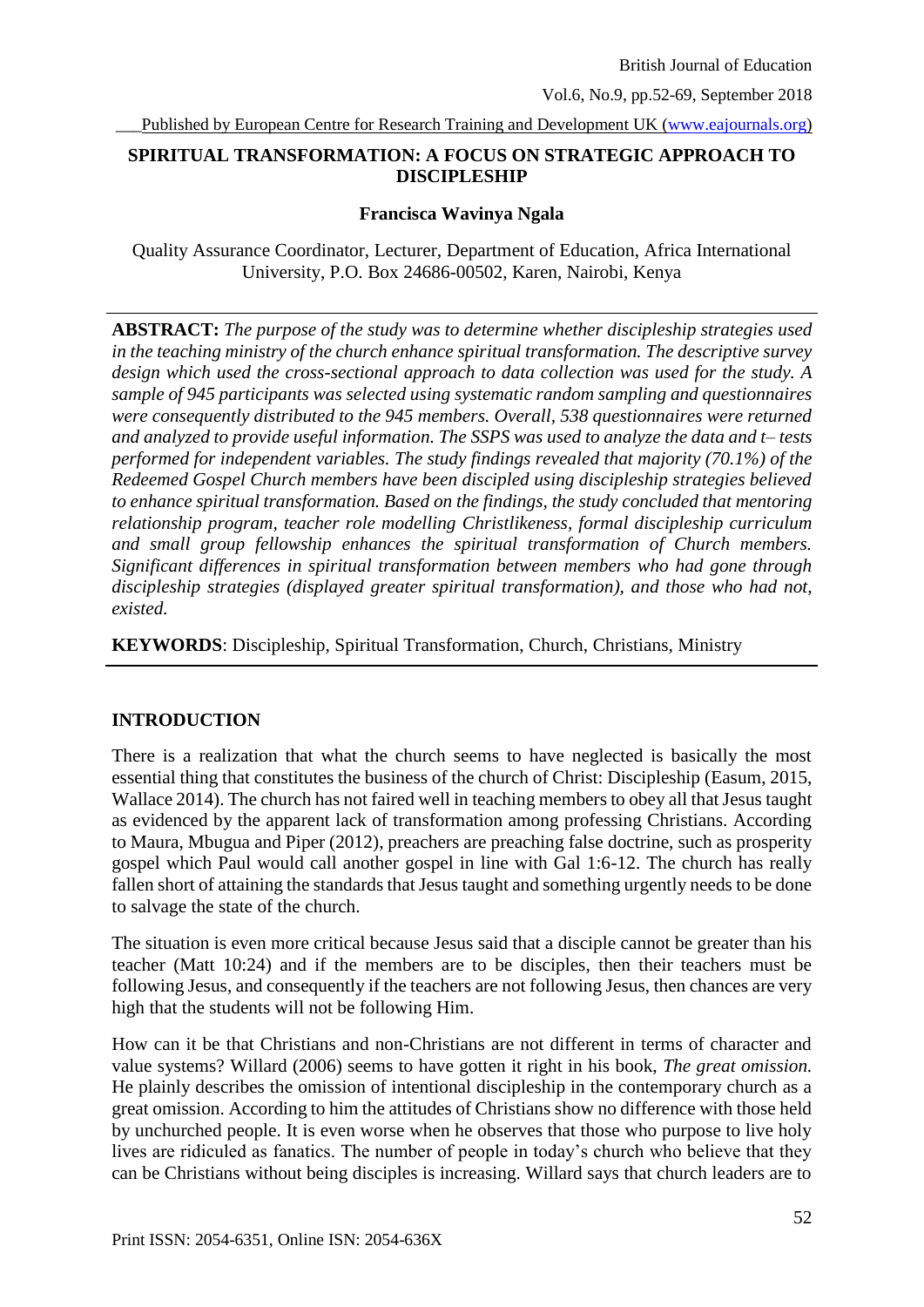British Journal of Education

Vol.6, No.9, pp.52-69, September 2018

Published by European Centre for Research Training and Development UK [\(www.eajournals.org\)](http://www.eajournals.org/)

bear the greatest blame for misunderstanding the great commission. Could it then be interpreted that there is shortage of teachers who model Christian lifestyle? Willard narrows down on teaching as the thread that is missing in the evangelical life today and according to him, the hard nut to crack is that the church is not teaching members to obey everything Jesus taught (Willard, 2009). So then who should teach the believers to obey all that Jesus taught, and what are the qualities of the teacher? Wilhoit notes that:

> The values that teachers carry into the classroom matter far more than the curriculum they follow… because a teacher's values will be caught by the student, even if not overtly taught. The teacher's values control the 'hidden curriculum', the shape, feel, and hidden agenda of the class, which may confirm or deny the material which is explicitly taught (1991, p. 12).

Paul was a great role model of Christlikeness (Kile, 2010). Scripture supports the idea of having role models to follow, as long as the models themselves are following Christ (1 Cor. 11:1, 1The 1:6, 2. The 3:9, Phil. 3: 17-18, 1 Pet. 3:5-17.4:15-19, 1Tim 4:12-16). If discipleship is to be done the Bible way, then the teachers will not only be mentors but also role models. Whatever the teacher teaches in the written curriculum must be reflected in his/her lifestyle so that his/her students may emulate. The disciple will follow the teacher, as the teacher follows Christ. This suggests that the behaviour of teacher is key to the spiritual transformation of the disciple in addition to the curriculum and the strategies he/she uses.

Research studies from the West have demonstrated that disciple making is neglected in the church leading to lack of transformation among confessing Christians and the solution lies in discipleship (Ogden, 2003; Willard, 2009). This paper thus sought to add an African perspective to the literature on discipleship and the extent to which transformation has occurred in the selected churches. Lifeway research (2009) discovered that only 45% of Assemblies of God churches in USA regularly evaluate the progress and spiritual growth of their members. In view of these ideas, the paper sought to find out the role of the teaching ministry of the church on the spiritual transformation of members by examining the effect of the use of certain discipleship strategies used in the teaching ministry of the church such as mentorship programmes, role modelling Christlikeness, formal discipleship curriculum and small group fellowships on the members' spiritual transformation.

# **REVIEW OF LITERATURE**

# **Role Modelling by the Teacher**

Downs (1994, p. 160) believes "that the combination of sound Christian character and scripture is the key to a teacher's influence. Character alone, apart from the word of God, will not produce righteousness. Conversely, the word of God, if not communicated by a righteous teacher, will be less likely to have a powerful influence on the student". Modelling by the teacher is a very important factor in the spiritual transformation of the student. The student practically sees what it means to be transformed to Christlikeness through the life of the teacher only if the teacher models Christlikeness. Ogden (2007, p. 11) supports this in saying that "modelling creates an atmosphere that affects values, attitudes and behaviour", which is what Christianity seeks to affect. Olander (2014) mentions role modelling among the nine habits of most effective teachers. "Whatever you teach should be modelled in your life. Verbal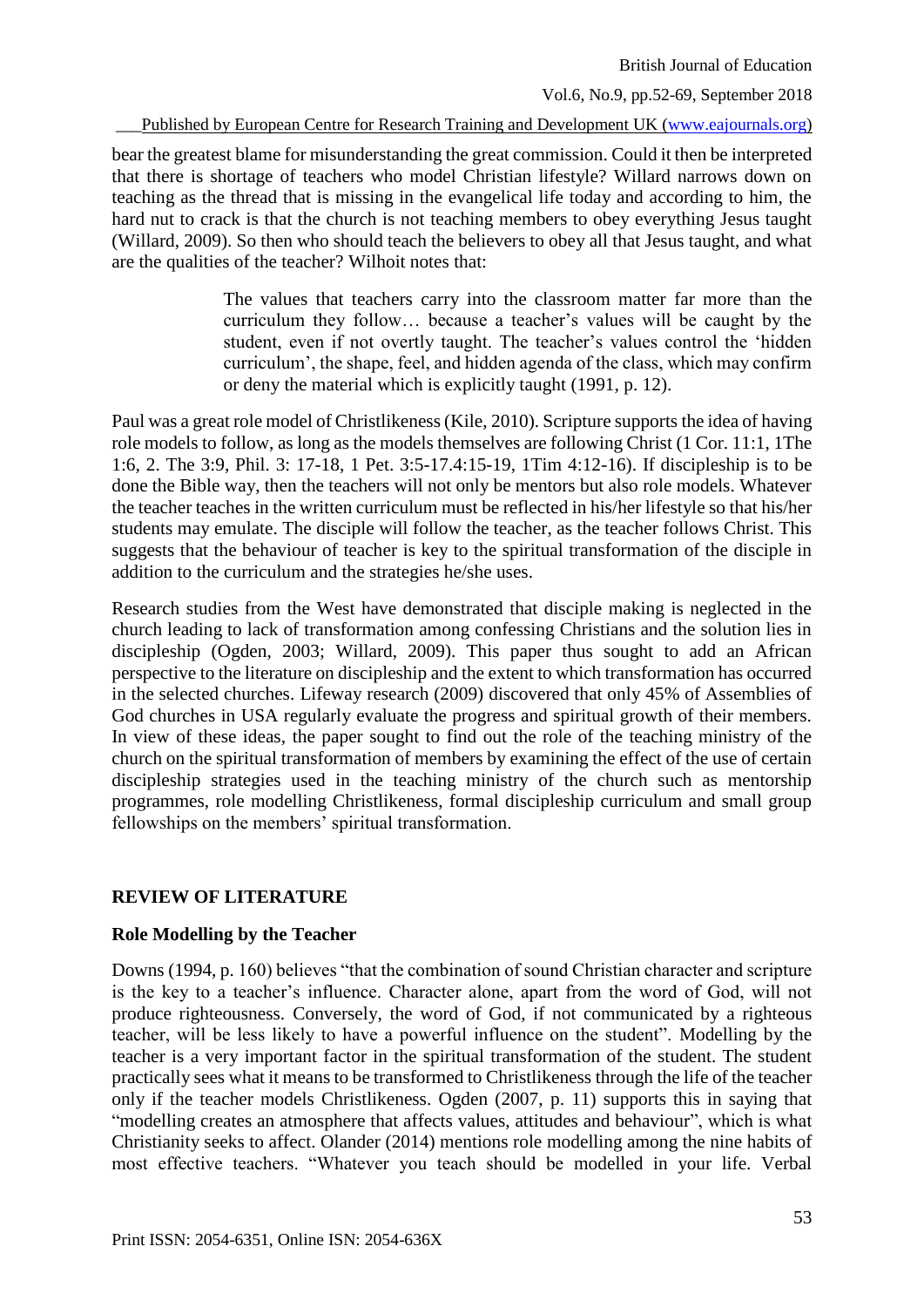British Journal of Education

Vol.6, No.9, pp.52-69, September 2018

Published by European Centre for Research Training and Development UK [\(www.eajournals.org\)](http://www.eajournals.org/)

exposition can sometimes be hard to comprehend but a person's example is always easy to understand" (Olander, 2014, p. 9). Oman and Thoresen (2003, p. 149) recommend that spiritual modelling and observational learning are areas that should be taken seriously in research. Bandura (2003, p. 171) supports spiritual modelling in stating that congregations provide several models of behaviour to reinforce lifestyles patterned on them. A study that surveyed the role of female models found out that "Female role models are important for what they stand for, the possibility of success whether or not they have a personal relationship with the particular student or young faculty member" (Mason, p. 2009). On commenting on role modelling, Sneed and Edmond (1999, p. 73) say that "transformed believers naturally honour God's name by expressing biblical examples and insights in everyday living…Jesus lifestyle becomes a daily opportunity to bear witness that we are the children of God" .

# **Mentoring Relationships**

The Bible is full of examples of mentoring relationships beginning with Jesus' dealings with the twelve disciples, Paul's relationship with Timothy and Titus and the case of Elijah and Elisha. In mentoring relationships, "a more experienced person (mentor) acts as a guide, a role model, a teacher, and a sponsor of a less experienced person (protégé). Mentors provide protégés with knowledge, advice, counsel, support and opportunity in the protégé's pursuit of full membership in a particular profession" (Johnson & Ridley, 2008, xi). Stanley and Clinton (1992) report eight groups of spiritual mentors which they group into three as intense, occasional and passive. It is in the intense mentoring category that spiritual mentoring fall under. It requires a lot of involvement of the mentor in the life of a mentee. Some of the names used to refer to the mentors in the intense category include disciple and spiritual guide. Here the mentor helps the mentee to acquire spiritual disciplines and acquire spiritual sensitivity in their quest for maturity.

Converts need mature Christians to mentor them in the things of God and being in a mentoring relationship is likely to influence spiritual transformation. Ogden (2003, p. 149) recommends mentoring relationships as effective means of spiritual transformation.

In relation to spirituality, "spiritual mentoring is a triadic relationship between mentor , mentoree and the Holy spirit, where the mentoree can discover, through the already present action of God, intimacy with God, ultimate identity as a child of God and a unique voice for kingdom responsibility… a mentoree is one who desires spiritual growth and maturing one who is vulnerable in sharing intimate issues of life, one who is teachable, submissive, faithful and obedient, one who desires to serve God with his or her life"(Anderson & Resee, 1999, p. 12)

The work of the Holy Spirit is an essential part in mentoring as the mentor can only assist the mentoree to discover the working of Christ in his or her life through the work of the Holy Spirit. Anderson and Resee look at the Christian faith as an imitative faith which implies that spending time with experienced mentors is a good way to nurture faith for Christians. According to Ntamushobora and Musekura (2004, p. 16) "Both in public and private Jesus role modelled preaching, teaching, healing, caring and miracles before his disciples". This is what the Christians and more so the church leaders should be doing.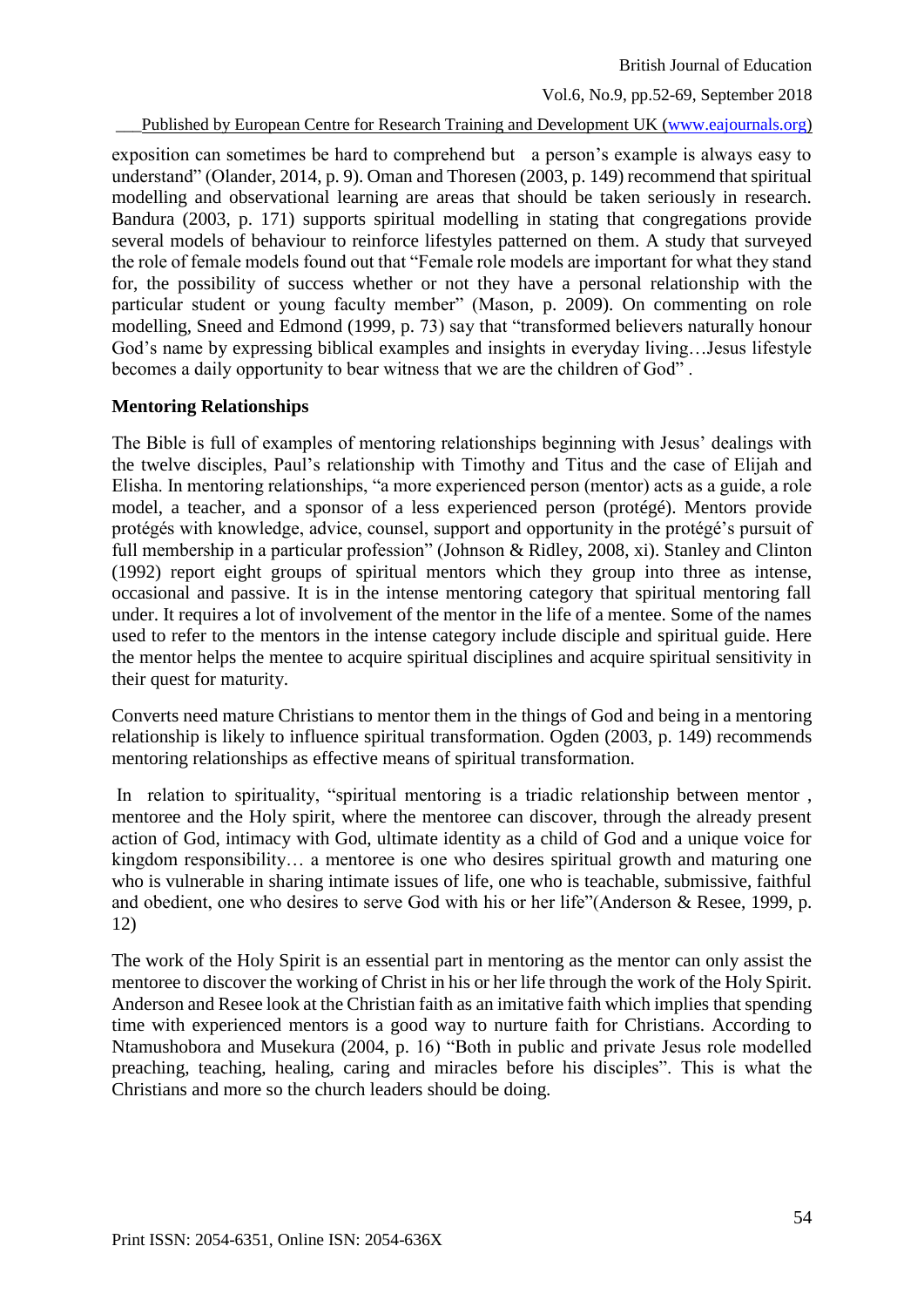# **Accountability to Small Group Fellowships**

The importance of a small group fellowship is that it is easy for the pastor, leader or teacher to care for the members. "It is impossible for a pastor to provide attention, discipleship, and care needed for large groups of people ... A church's ability to provide personal touch is often lost as it grows" (Donahue, 1996, p. 14). Spiritual transformation comes as a result of intentionality in the spiritual nurture of the converts and small group fellowships are ideal. Ogden (2003) explores the concept of mutual accountability to a small group fellowship where the members are involved in a covenantal relationship. He says, "Accountability brings us back to the core of what it means to be a disciple of Jesus. A disciple is one under authority… covenantal standards raise the level of intensity by setting the high bar of discipleship…we invite our partners to hold us accountable. Positive peer pressure leads us to follow through". Members would be bound by the covenantal relationship in the small group to conform to Christlikeness and this in turn influences their spiritual transformation.

Geiger (2015) in a survey found out that groups were very important in spiritual transformation. People who were in a group were found to display attributes of a disciple compared to those who were not in a group. They prayed more fervently, gave more generously, served more sacrificially, and shared the gospel more regularly. In support, Barna (2015) found out that groups are a preferred method of discipleship in the church today.

# **Formal Discipleship Curriculum**

Teaching is key to mastery of any new behaviour and this was factored in by Jesus in the great commission as it included the teaching component. "The church possesses a clear biblical mandate for engaging in direct instruction. Even a cursory reader finds scripture replete with admonitions to communicate the truth of God's revelatory activity among men" (Gangel & Hendricks, 1998, p. 45). Teaching is deliberately taking the learner through planned learning experiences that lead to the desired change in behaviour.

Among ten counsels that Foster (2008) gives on spiritual formation, is a mention that leaders should not just focus on curriculum solutions. He says curriculum is important in the work of spiritual formation but not the most important.

Mathews (2005) observes that there is none existent of curriculum to teach on spiritual disciplines in the local churches which had contributed to decline of spiritual disciplines.

In discipleship of members, the use a formal discipleship curriculum such as a new believers' class is recommended. Ward (2001, p. 120) notes that a teacher cannot teach everything and obviously some things will get more attention, which makes curriculum planning very important. He adds that teaching becomes easier if knowledge is introduced progressively. Ogden (2003, p. 40) describes the primary job of church leaders as that of equipping the saints for the work of the ministry in line with scripture in Ephesians 4:11-13. He says that if the leaders fulfil this role, positive consequences such as the body of Christ being built up, members attaining unity in the faith, being grounded in the knowledge of Jesus, the church growing to maturity and attaining the full measure of Christ, will follow. This is what spiritual transformation is all about and taking members through a formal discipleship curriculum is of great value in their journey to spiritual transformation. A research by Edmonds (2014) found out that the spiritual growth of men was positively influenced by a curriculum called 'Leading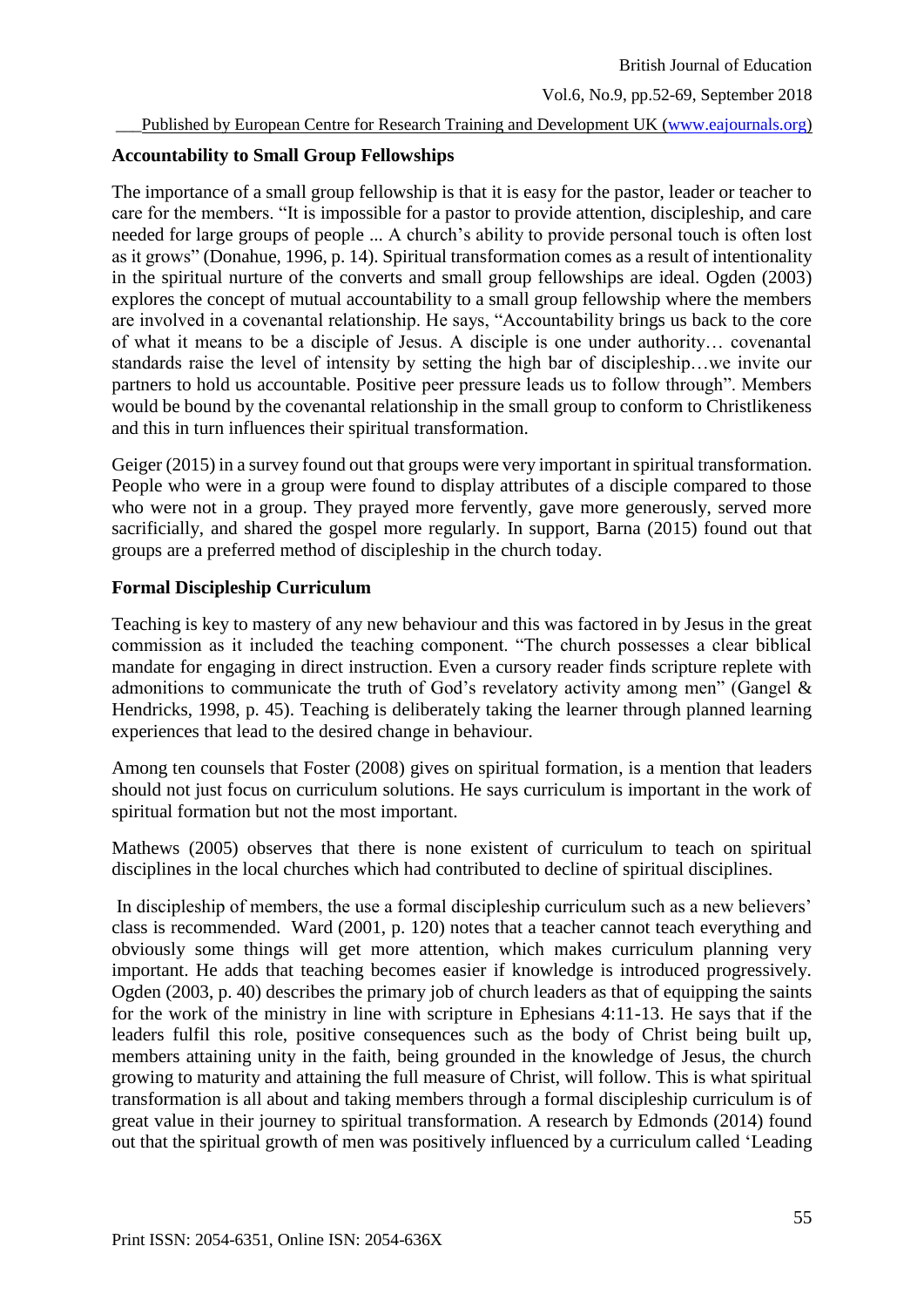Published by European Centre for Research Training and Development UK [\(www.eajournals.org\)](http://www.eajournals.org/)

like Jesus' that they participated in. After going through the curriculum they became spiritual leaders at home, church and in the community.

# **THEORETICAL AND CONCEPTUAL FRAMEWORK**

The study was embedded on principles of the Social learning theory. "According to social learning theory, modelling influences produce learning principally through their informative function. During exposure observers acquire mainly symbolic representations of the modelled activities which serve as guides for appropriate performances" (Bandura, 1976, pp. 22- 24). Observational learning is one of the best ways to teach values. Members are to observe the character of mature Christians as they live out their faith and in turn model similar practices.

Bandura (1986) suggests that the effectiveness of observational learning depends on the degree to which the following four processes of observational learning are affected: Attention which calls for people to be keen on the modelled actions, Retention which ensures that actions are cognitively registered symbolically in memory, Production through which the retained symbolic memories get reconverted into overt actions to bring out desired responses and lastly Motivation which advocates for favourable perceived consequences of performing the actions so that the actions are repeated. Yi and Davis (2003, p. 150) theorize that "an increase in any one of the dimensions in isolation will increase the total magnitude of the observational learning process". Kile (2010) observes that "in order to learn from observation, it is necessary first that the model must attract the individual's attention".

At the beginning of His ministry, Jesus called twelve disciples so that they would be with Him so they could learn from him how He ministered. Later He sent them to serve and carry on with the work He was doing (Mark 3:14). Jesus washed the disciples' feet to model servant leadership (John 13:5).

The researcher was of the opinion that teaching/discipling members through direct instruction on curriculum materials in new believers' classes, role modelling, mentoring and accountability to small group fellowships would lead to spiritual transformation (Ogden, 2003, 2007; Donahue, 1996; Eldridge, 1995; Ward, 2001; Anthony, 2001; Barna, 2001; Downs, 1994; Gangel & Hendricks, 1998).

# **Conceptual Framework**

Christian education is education in its own right and the learning outcome (spiritual transformation) is likely to be influenced by the use of certain discipleship strategies used in the teaching ministry. Following is a conceptual representation that guided this study.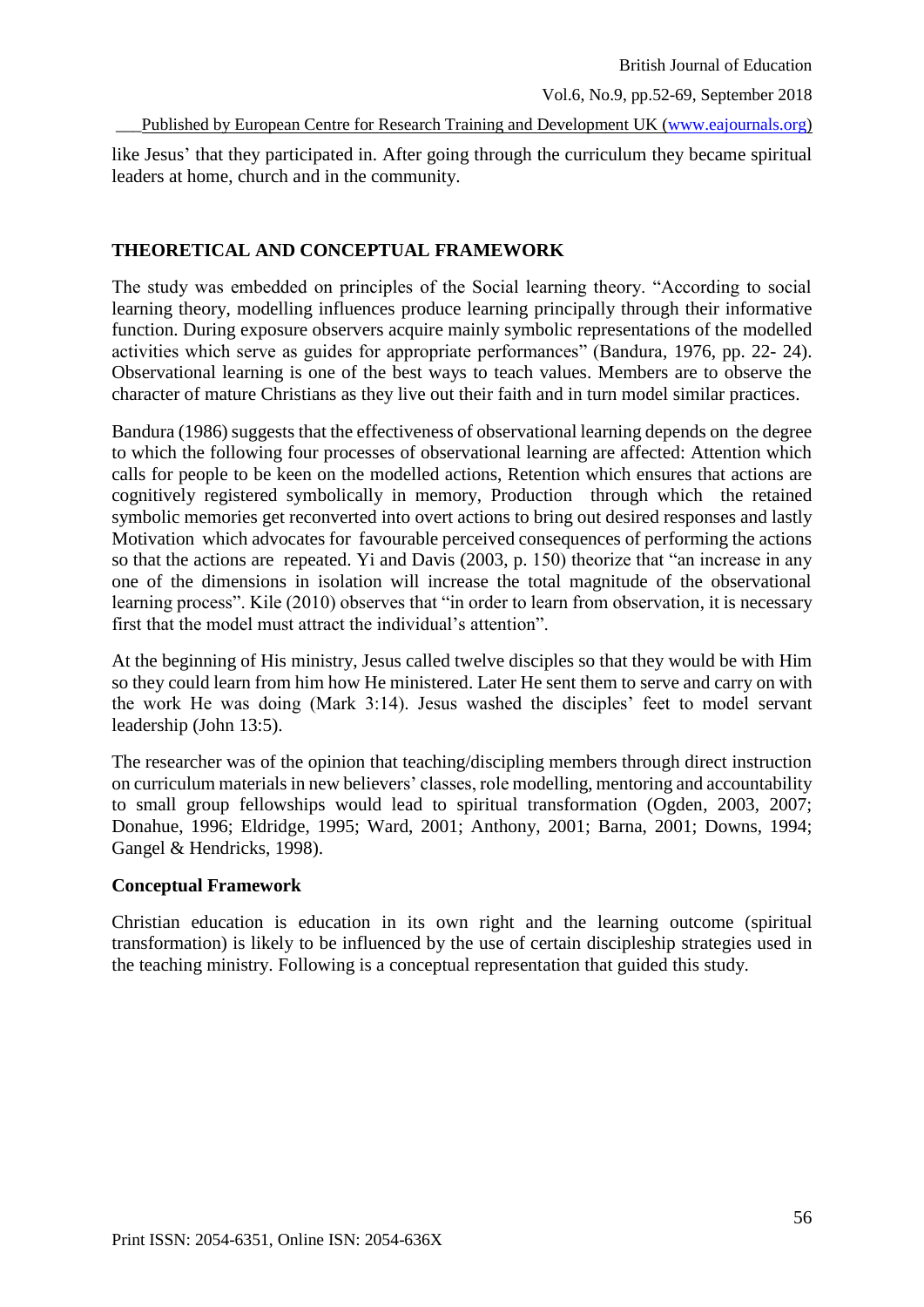\_\_\_Published by European Centre for Research Training and Development UK [\(www.eajournals.org\)](http://www.eajournals.org/)

**Independent Variables Dependent Variable** 

# **Discipleship Strategies used in the Teaching Ministry**

#### **of the church**



Figure 1: Conceptual Framework

# **METHODOLOGY**

The researcher adopted the descriptive survey design and utilized the cross-sectional approach that collected data at one point in time. The survey was carried out to establish to the effect of discipleship strategies on spiritual transformation. The independent variables were mentoring relationships, role modelling Christlikeness, formal discipleship curriculum and small group fellowships. Information on the variables was gathered using a questionnaire.

The research sample included 945 participants that had been selected to participate in this study. The target population was members of Redeemed Gospel Church in Kangundo Sub County. Systematic random sampling method was used to select the churches and the participants for this research to ensure representativeness.

The questionnaire was chosen as the instrument to gather information for this study. The questionnaires were administered to 945 participants that had been selected using systematic random sampling but only 538 were returned.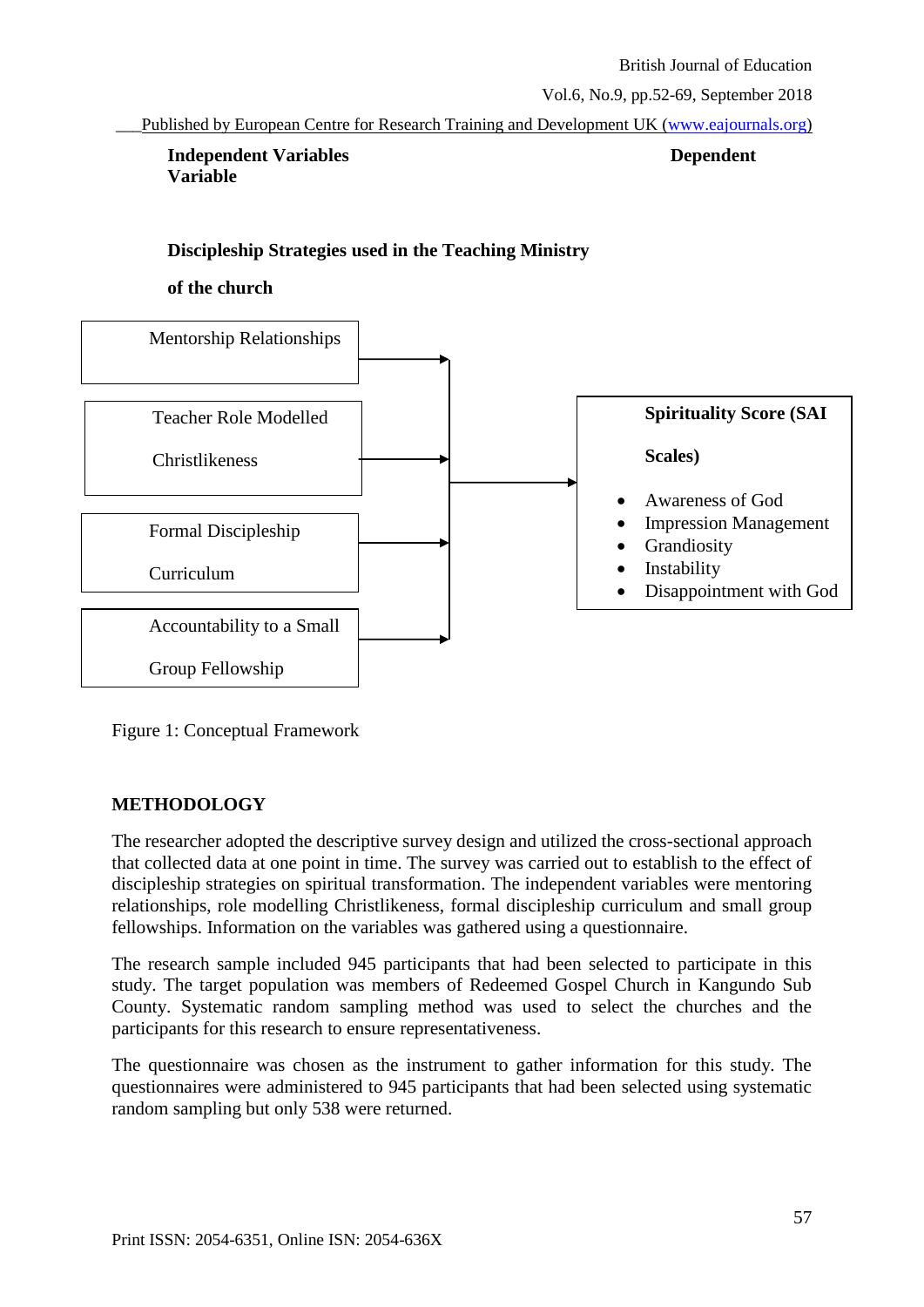Published by European Centre for Research Training and Development UK [\(www.eajournals.org\)](http://www.eajournals.org/)

#### **PRESENTATION AND ANALYSIS OF FINDINGS**

#### **Discipleship Strategies used in the Teaching Ministry of the Church**

The respondents were asked to select choices that would reveal whether they were discipled using the four strategies that were believed to enhance spiritual transformation namely: mentoring relationships, role modelled Christlikeness, participation in a discipleship curriculum and involvement in a small group fellowship or not. Item 1 of part 1 provided information relating to the participants' involvement in mentoring relationships; Item 2 provided information on role modelling Christlikeness; item 3 provided information on participation in a formal discipleship curriculum; while item 4 provided information on involvement in small group fellowships.

The following hypotheses had been formulated and these were used to test for statistical significance against the six scales of the Spiritual Assessment Inventory (SAI). The hypotheses were tested against the spirituality scales to establish whether differences existed between the means of those members who were discipled using the four strategies believed to enhance spiritual transformation and those who were not. This was done using t-tests and the results of the analysis will be presented in this section.

- *1. There are no significant differences in spiritual transformation among the members who have been in a mentoring relationship with a mature Christian and those who have not.*
- *2. There are no significant differences in spiritual transformation among the members who have had teachers that role modelled Christlikeness and those who have not.*
- *3. There are no significant differences in spiritual transformation among the members who have gone through a formal discipleship curriculum (new believers' class) and those who have not.*
- *4. There are no significant differences in spiritual transformation among the members who have been accountable to a small group fellowship and those who have not.*

# **Involvement in a Mentoring Relationship**

In response to whether the respondents have ever been involved in a mentoring relationship with a mature Christian currently or in the past, majority (67.8%) said yes while 32.2% said no. This implies that majority of the Redeemed Gospel Church members had been involved in a mentoring relationship with a mature Christian, either currently or in the past. This was expected to enhance their spiritual growth and transformation.

Mentoring relationships' results were statistically tested against Spiritual Assessment Inventory including Awareness of God, Disappointment with God, Grandiosity, Instability,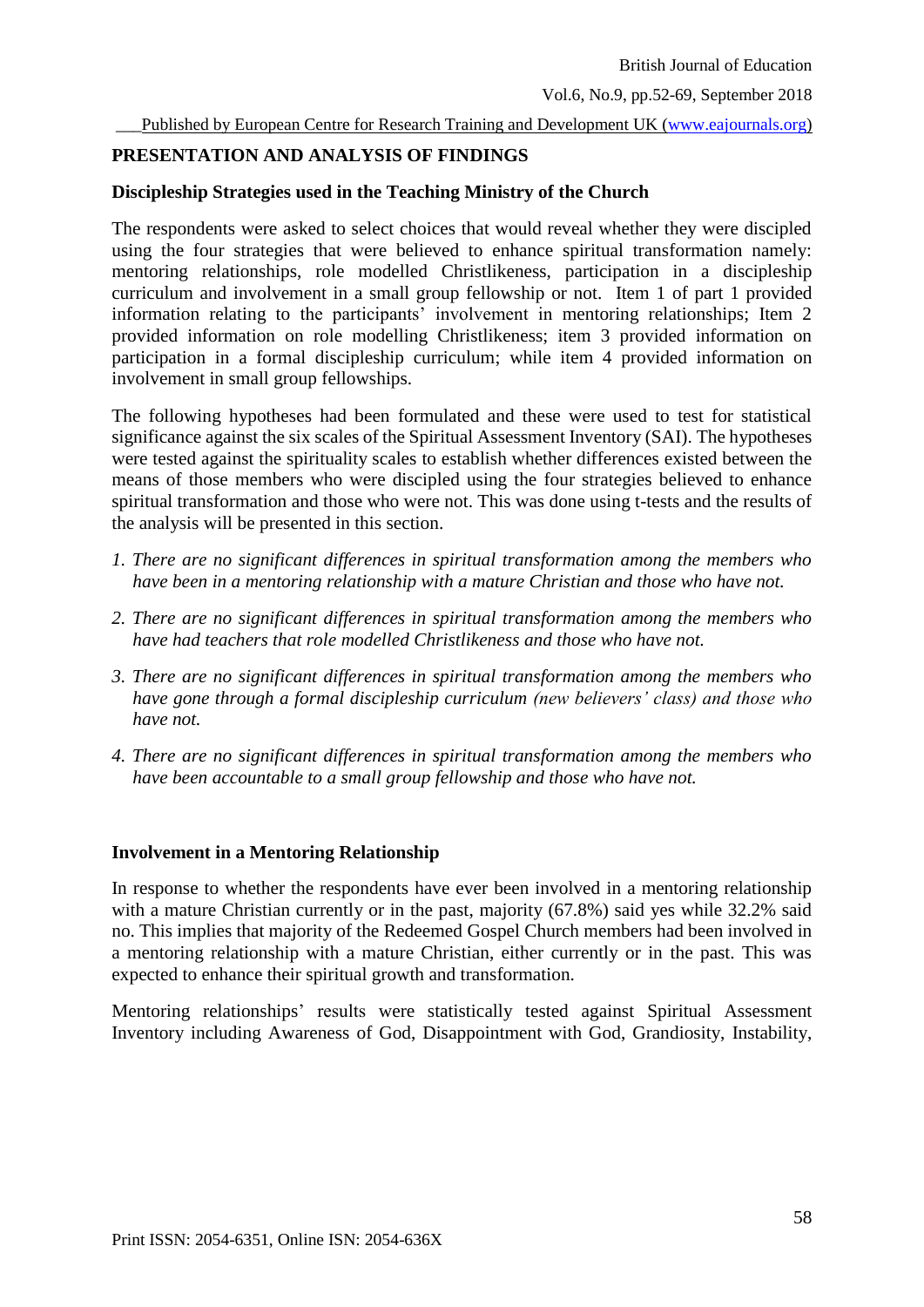\_\_\_Published by European Centre for Research Training and Development UK [\(www.eajournals.org\)](http://www.eajournals.org/)

Impression Management and Realistic Acceptance to look out for possible differences n relation to  $1<sup>st</sup>$  hypothesis and the statistics are presented in tables 1, 2, 3, 4, 5 and 6 as follows.

**Table 1: Awareness of God Scale and Mentoring Relationships**

| - *                 |     | Mean  | T Statistic | <sup>1</sup> F. Statistic | P. value |
|---------------------|-----|-------|-------------|---------------------------|----------|
| No, I have not been |     | 3.194 | 15.357      | 205.895                   | 0.000    |
| Yes, I have been    | 365 | .7725 |             |                           |          |

\* Have you ever been involved in a mentoring relationship with a mature Christian currently or in the past?

The findings of the analysis were  $t_{(536)} = 15.357$ ,  $p = 0.000$ ; the p value was less than 0.05 and the researcher therefore rejected the null hypothesis.

**Table 2: Disappointment Scale and Mentoring Relationships**

| l *                 |     | Mean   |        | T Statistic   F. Statistic   P. value |       |
|---------------------|-----|--------|--------|---------------------------------------|-------|
| No, I have not been | 173 | 3.0991 | 11.524 | 86.801                                | 0.000 |
| Yes, I have been    | 363 | 1.8272 |        |                                       |       |

\* Have you ever been involved in a mentoring relationship with a mature Christian currently or in the past?

The findings of the analysis were  $t_{(534)} = 11.524$ ,  $p = 0.000$ ; a p value that was less than 0.05 and the researcher therefore rejected the null hypothesis.

# **Table 3: Grandiosity Scale and Mentoring Relationships**

|                     |     | Mean   |        | T Statistic   F. Statistic   P. value |       |
|---------------------|-----|--------|--------|---------------------------------------|-------|
| No, I have not been | 173 | 3.3187 | 12.637 | 17.880                                | 0.000 |
| Yes, I have been    | 363 | 2.0560 |        |                                       |       |

\* Have you ever been involved in a mentoring relationship with a mature Christian currently or in the past?

The findings of the analysis were  $t_{(534)} = 12.637$ ,  $p = 0.000$ ; a p value that was less than 0.05, which means that the null hypothesis was not supported.

# **Table 4: Instability Scale and Mentoring Relationships**

| l ж                 |     | Mean   |        | T. Statistic   F. Statistic   P. value |       |
|---------------------|-----|--------|--------|----------------------------------------|-------|
| No, I have not been | 173 | 3.3455 | 12.657 | 32.205                                 | 0.000 |
| Yes, I have been    | 365 | 2.1726 |        |                                        |       |

\* Have you ever been involved in a mentoring relationship with a mature Christian currently or in the past?

The findings of the analysis were  $t_{(536)} = 12.657$ ,  $p = 0.000$ ; a p value that was less than 0.05, which meant that the null hypothesis was not supported.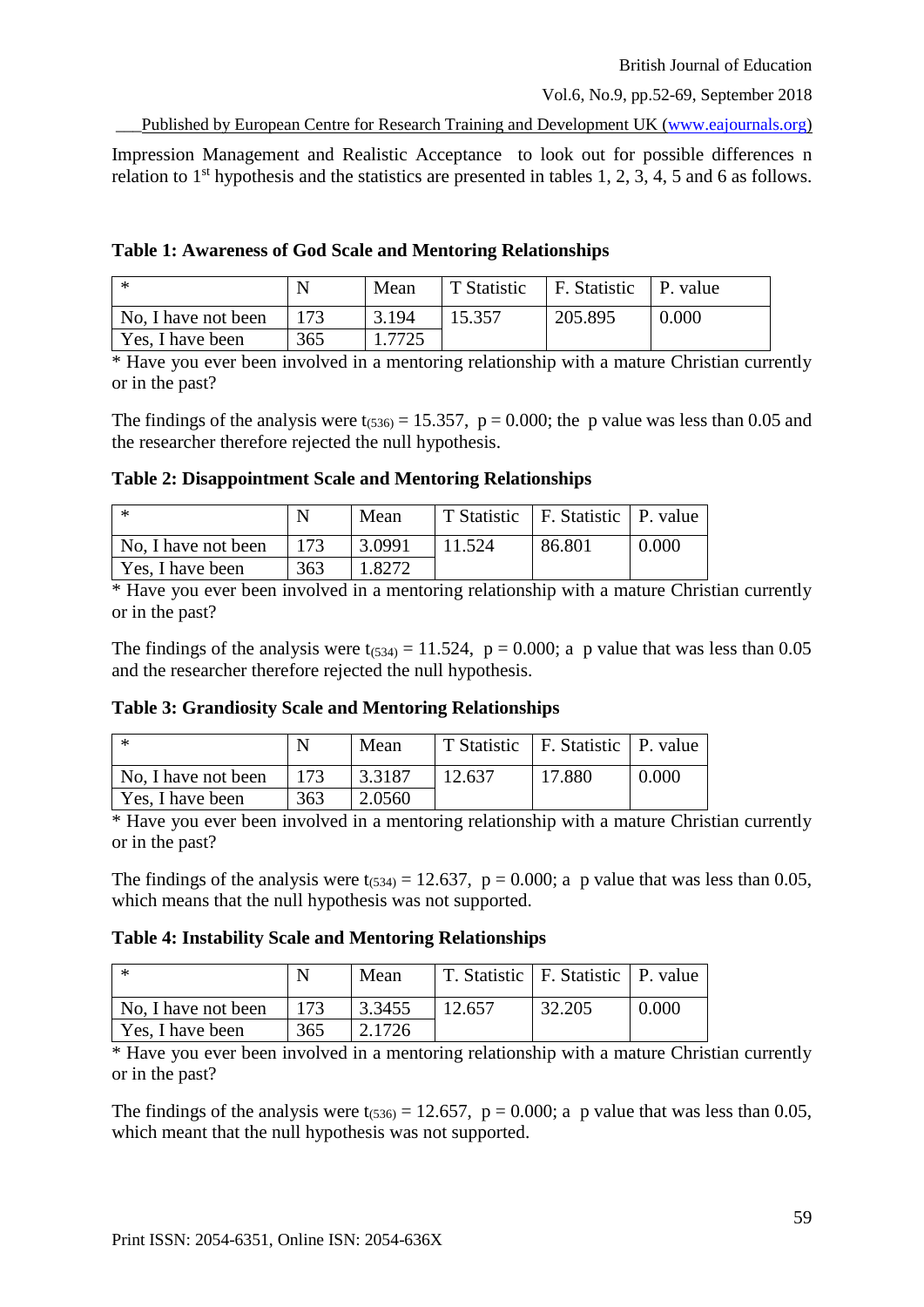Published by European Centre for Research Training and Development UK [\(www.eajournals.org\)](http://www.eajournals.org/)

| - *                                |     | Mean   |       | T Statistic   F. Statistic   P. value |       |
|------------------------------------|-----|--------|-------|---------------------------------------|-------|
| $\overline{N}$ No, I have not been | 173 | 3.5873 | 9.627 | 25.841                                | 0.000 |
| Yes, I have been                   | 365 | 2.6466 |       |                                       |       |

\* Have you ever been involved in a mentoring relationship with a mature Christian currently or in the past?

The findings of the analysis were  $t_{(536)} = 9.627$ ,  $p = 0.000$ ; a p value that was less than 0.05, which meant that the null hypothesis was not supported.

**Table 6: Realistic Acceptance Scale and Mentoring Relationships**

|                     |     | Mean   |        | T. Statistic   F. Statistic   P. value |       |
|---------------------|-----|--------|--------|----------------------------------------|-------|
| No, I have not been | 173 | 3.0842 | 13.640 | 188.378                                | 0.000 |
| Yes, I have been    | 365 | 1.6446 |        |                                        |       |

\* Have you ever been involved in a mentoring relationship with a mature Christian currently or in the past?

The findings of the analysis were  $t_{(536)} = 13.640$ ,  $p = 0.000$ ; a p value that was less than 0.05 which meant that the null hypothesis was not supported.

In summary, it was found that in all these six variables, statistically significant differences existed (p<0.05) in the spiritual transformation between members of Redeemed Gospel Churches who had been discipled using the four strategies used in the teaching ministry of the church believed to influence spiritual transformation, and those who had not. The 1<sup>st</sup> hypothesis was therefore rejected and on this basis the researcher concluded that there were significant differences in the spiritual transformation between members of Redeemed Gospel Churches who had been discipled using mentoring relationships and those who had not.

# **Teacher/teachers Role models Christlikeness**

When asked whether they have had teacher/teachers who role model Christlikeness, majority of the respondents (78.3%) agreed while 21.7% did not. This implies that majority of the Redeemed Gospel Church members have had teacher/teachers who role model Christlikeness. This is expected to enhance their spiritual growth and transformation.

The results of role modelling Christlikeness were statistically tested against the six subscales of the Spiritual Assessment Inventory namely awareness of God, Disappointment with God, Grandiosity, Instability, Impression Management and Realistic Acceptance in relation to Research Hypothesis 2 and the following were the findings:

| Table7: Awareness of God Scale and Role Modeling Christlikeness |  |  |  |
|-----------------------------------------------------------------|--|--|--|
|-----------------------------------------------------------------|--|--|--|

| - *                 |     | Mean   | T Statistic | F. Statistic   P. value |       |
|---------------------|-----|--------|-------------|-------------------------|-------|
| No, I have not been |     | 3.3320 | 12.411      | 65.675                  | 0.000 |
| Yes, I have been    | 421 | 1.9234 |             |                         |       |

\*In my opinion, I have had teacher/teachers who role model Christlikeness

The results of the analysis produced a t value of  $t_{(536)} = 12.411$ ,  $p = 0.000$ ; the p value was less than 0.05, thus the null hypothesis was rejected.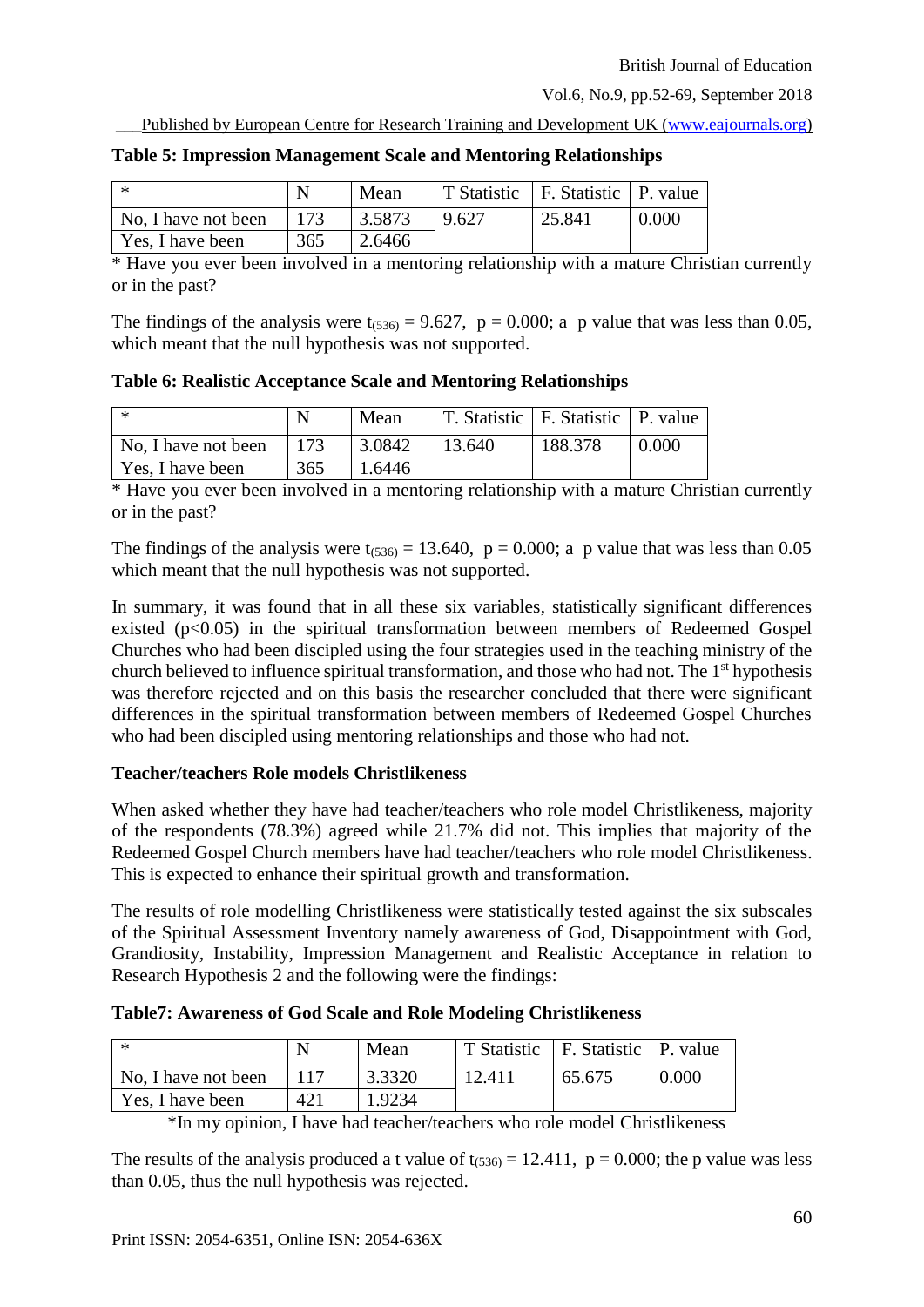\_\_\_Published by European Centre for Research Training and Development UK [\(www.eajournals.org\)](http://www.eajournals.org/)

| - *                 |     | Mean   |        | T Statistic   F. Statistic   P. value |       |
|---------------------|-----|--------|--------|---------------------------------------|-------|
| No, I have not been |     | 3.3480 | 11.404 | 16.604                                | 0.000 |
| Yes, I have been    | 419 | 1.9277 |        |                                       |       |

#### **Table 8: Disappointment Scale and Role Modeling Christlikeness**

\*In my opinion, I have had teacher/teachers who role model Christlikeness

The analysis produced a t value of  $t_{(534)} = 11.404$ ,  $p = 0.000$  which was less than 0.05 and therefore the study rejected the null hypothesis.

#### **Table 9: Grandiosity Scale and Role Modeling Christlikeness**

| -∗                  |     | Mean   | T. Statistic | F. Statistic   P. value |       |
|---------------------|-----|--------|--------------|-------------------------|-------|
| No, I have not been | 117 | 3.4261 | 10.181       | 8.298                   | 0.000 |
| Yes, I have been    | 421 | 2.1941 |              |                         |       |

\*In my opinion, I have had teacher/teachers who role model Christlikeness

The results of the analysis produced a t value of  $t_{(536)} = 10.181$ , p = 0.000 which was less than 0.05 and therefore the null hypothesis was rejected.

# **Table 10: Instability Scale and Role Modeling Christlikeness**

| l *                 |     | Mean              | T. Statistic   F. Statistic   P. value |       |       |
|---------------------|-----|-------------------|----------------------------------------|-------|-------|
| No, I have not been |     | $3.4416$   10.501 |                                        | 7.428 | 0.000 |
| Yes, I have been    | 421 | 2.3019            |                                        |       |       |

\*In my opinion, I have had teacher/teachers who role model Christlikeness

The analysis produced a t value of  $t(s_{36})$  10.501, p= 0.000 which was less than 0.05 and therefore the study rejected the null.

**Table 11: Impression Management Scale and Role Modeling Christlikeness** 

| i *                 |      | Mean   |       | T. Statistic   F. Statistic   P. value |       |
|---------------------|------|--------|-------|----------------------------------------|-------|
| No, I have not been | -117 | 3.6120 | 7.654 | 16.617                                 | 0.001 |
| Yes, I have been    | 421  | 2.7648 |       |                                        |       |

\*In my opinion, I have had teacher/teachers who role model Christlikeness

The analysis produced a t value of  $t_{(536)} = 7.654$ , p= 0.001 which was less than 0.05 and therefore the null hypothesis was rejected.

# **Table 12: Realistic Acceptance Scale and Role Modeling Christlikeness**

| l *                       |     | Mean   | T. Statistic   F. Statistic   P. value |         |       |
|---------------------------|-----|--------|----------------------------------------|---------|-------|
| No. I have not been   117 |     | 3.2576 | 11.694                                 | 148.335 | 0.000 |
| Yes, I have been          | 421 | 1.7879 |                                        |         |       |

\*In my opinion, I have had teacher/teachers who role model Christlikeness

The results of the analysis produced a t value of  $t_{(536)} = 11.694$ ,  $p = 0.000$  which was less than 0.05 and therefore the study rejected the null hypothesis.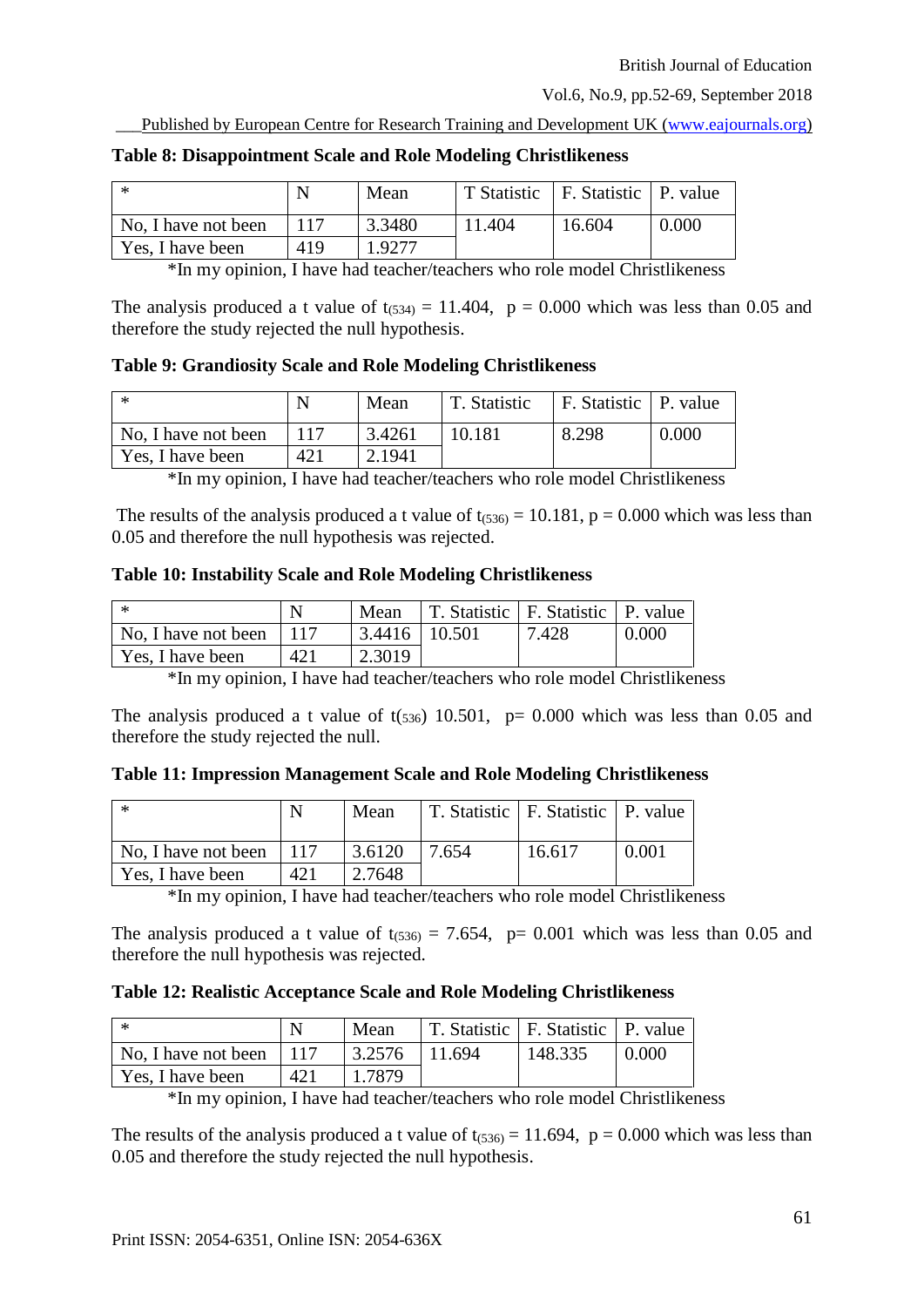Published by European Centre for Research Training and Development UK [\(www.eajournals.org\)](http://www.eajournals.org/)

Following the findings that in all the six subscales the p values obtained were 0.000 which were less than 0.05 the null hypothesis was rejected and the study concluded that there were significant differences in spiritual transformation between members of Redeemed Gospel Churches of Kangundo Sub County, Machakos County who had been discipled through role modelling Christlikeness and those who had not.

#### **Formal Discipleship Curriculum**

Formal Discipleship Curriculum was also assessed. Majority of the respondents (61.3%) agreed that, at any one time, they had gone through a formal discipleship curriculum (new believer's class) while 38.7% had not. This implies that majority of the Redeemed Gospel Church members had gone through a formal discipleship curriculum which was expected to boost their spiritual growth and transformation.

The results of formal discipleship curriculum were statistically tested against the six subscales of the Spiritual Assessment Inventory namely awareness of God, Disappointment with God, Grandiosity, Instability, Impression Management and Realistic Acceptance in relation to Research Hypothesis 3 and the following were the findings:

| . *                 | N   | Mean   |        | T Statistic   F. Statistic   P. value |       |
|---------------------|-----|--------|--------|---------------------------------------|-------|
| No, I have not been | 208 | 2.9810 | 14.014 | 218.354                               | 0.000 |
| Yes, I have been    | 330 | 1.7561 |        |                                       |       |

**Table 13: Awareness of God Scale and Formal Discipleship Curriculum**

\* Have you at any one time gone through a formal discipleship curriculum (new believer's class)?

The results of the analysis produced a  $t_{(536)} = 14.014$ ,  $p = 0.000$ , the value was less than 0.05 and therefore the study rejected the hypothesis.

| Table14: Disappointment with God Scale and Formal Discipleship Curriculum |  |  |  |
|---------------------------------------------------------------------------|--|--|--|
|---------------------------------------------------------------------------|--|--|--|

| - *                             |     | Mean   |        | T Statistic   F. Statistic   P. value |       |
|---------------------------------|-----|--------|--------|---------------------------------------|-------|
| No, I have not been $\vert$ 208 |     | 2.9210 | 10.734 | 113.883                               | 0.000 |
| Yes, I have been                | 328 | 1.8044 |        |                                       |       |

\*Have you at any one time gone through a formal discipleship curriculum (new believer's class)?

The results of the analysis produced a  $t_{(534)} = 10.734$ ,  $p = 0.000$ ; a p value that was less than 0.05 and therefore the hypothesis was rejected.

#### **Table 15: Grandiosity Scale and Formal Discipleship Curriculum**

| ∣ ≭                 |     | Mean   |        | T Statistic   F. Statistic   P. value |       |
|---------------------|-----|--------|--------|---------------------------------------|-------|
| No. I have not been | 208 | 3.1277 | 11.194 | 27.362                                | 0.000 |
| Yes, I have been    | 330 | 2.0424 |        |                                       |       |

\*Have you at any one time gone through a formal discipleship curriculum (new believer's class)?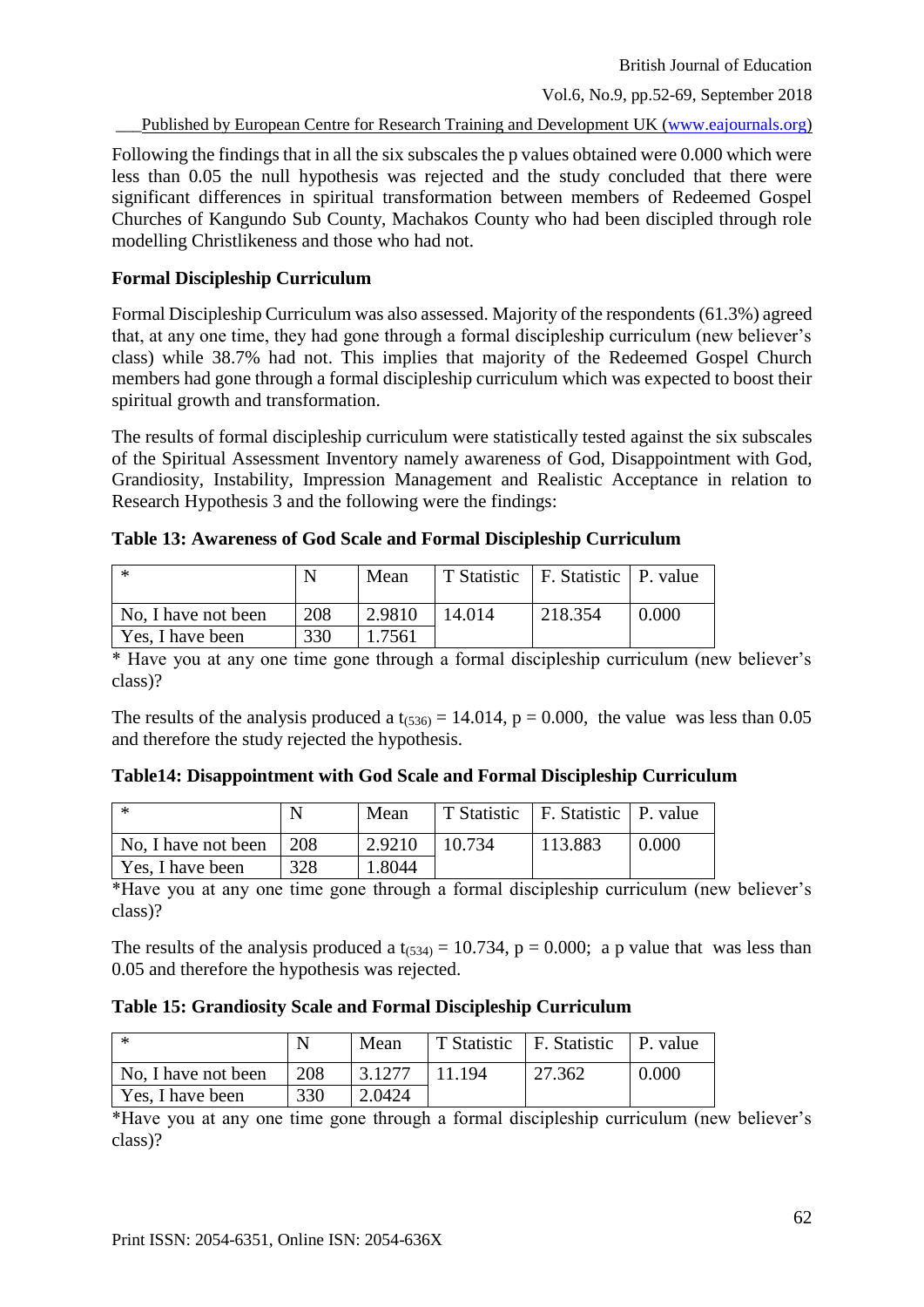Published by European Centre for Research Training and Development UK [\(www.eajournals.org\)](http://www.eajournals.org/)

The analysis produced a the result:  $t_{(536)} = 11.194$ ,  $p = 0.000$ , a value that was less than 0.05 and therefore the hypothesis was rejected.

| - *                 |              | Mean   |        | T Statistic   F. Statistic   P. value |       |
|---------------------|--------------|--------|--------|---------------------------------------|-------|
| No, I have not been | $\sqrt{208}$ | 3.1907 | 11.859 | 38.234                                | 0.000 |
| Yes, I have been    | 330          | 2.1458 |        |                                       |       |

#### **Table 16: Instability Scale and Formal Discipleship Curriculum**

\*Have you at any one time gone through a formal discipleship curriculum (new believer's class)?

The analysis produced a value of  $t_{(536)}$  11.859, p = 0.000, that was less than 0.05 and therefore the study rejected the hypothesis.

# **Table 17: Impression Management Scale and Formal Discipleship Curriculum**

| 1 米                 |     | Mean   |       | T. Statistic   F. Statistic   P. value |       |
|---------------------|-----|--------|-------|----------------------------------------|-------|
| No, I have not been | 208 | 3.4692 | 8.512 | 11.708                                 | 0.000 |
| Yes, I have been    | 330 | 2.6212 |       |                                        |       |

\*Have you at any one time gone through a formal discipleship curriculum (new believer's class)?

From the analysis,  $t_{(536)} = 8.512$ ,  $p = 0.001$ , a value that was less than 0.05 and therefore the study rejected the hypothesis.

|  | Table 18: Realistic Acceptance Scale and Formal Discipleship Curriculum |  |  |  |
|--|-------------------------------------------------------------------------|--|--|--|
|--|-------------------------------------------------------------------------|--|--|--|

| l *                 | N   | Mean   |        | T. Statistic   F. Statistic   P. value |       |
|---------------------|-----|--------|--------|----------------------------------------|-------|
| No, I have not been | 208 | 2.8695 | 12.610 | 208.673                                | 0.000 |
| Yes, I have been    | 330 | 1.6273 |        |                                        |       |

\*Have you at any one time gone through a formal discipleship curriculum (new believer's class)?

The results of the analysis produced  $t_{(536)} = 12.610$ ,  $p = 0.000$ ; a value that was less than 0.05 and therefore the researcher rejected the hypothesis.

The formal discipleship curriculum was statistically tested against the six spirituality subscales to establish the possibility of differences existing between the means of those discipled and those who were not. All these six variables had statistically significant differences in spiritual transformation between members of Redeemed Gospel Churches in Kangundo Sub County who had been discipled using formal discipleship curriculum and those who were not.

The results of the analysis in 5 subscales gave a p value of 0.000 with an exception of Impression Management which gave 0.001, which were less than 0.05. The null hypothesis rejected and the researcher concluded that there were significant differences in spiritual transformation between members of Redeemed Gospel Churches of Kangundo SubCounty, Machakos County who had been discipled through formal discipleship curriculum and those who had not.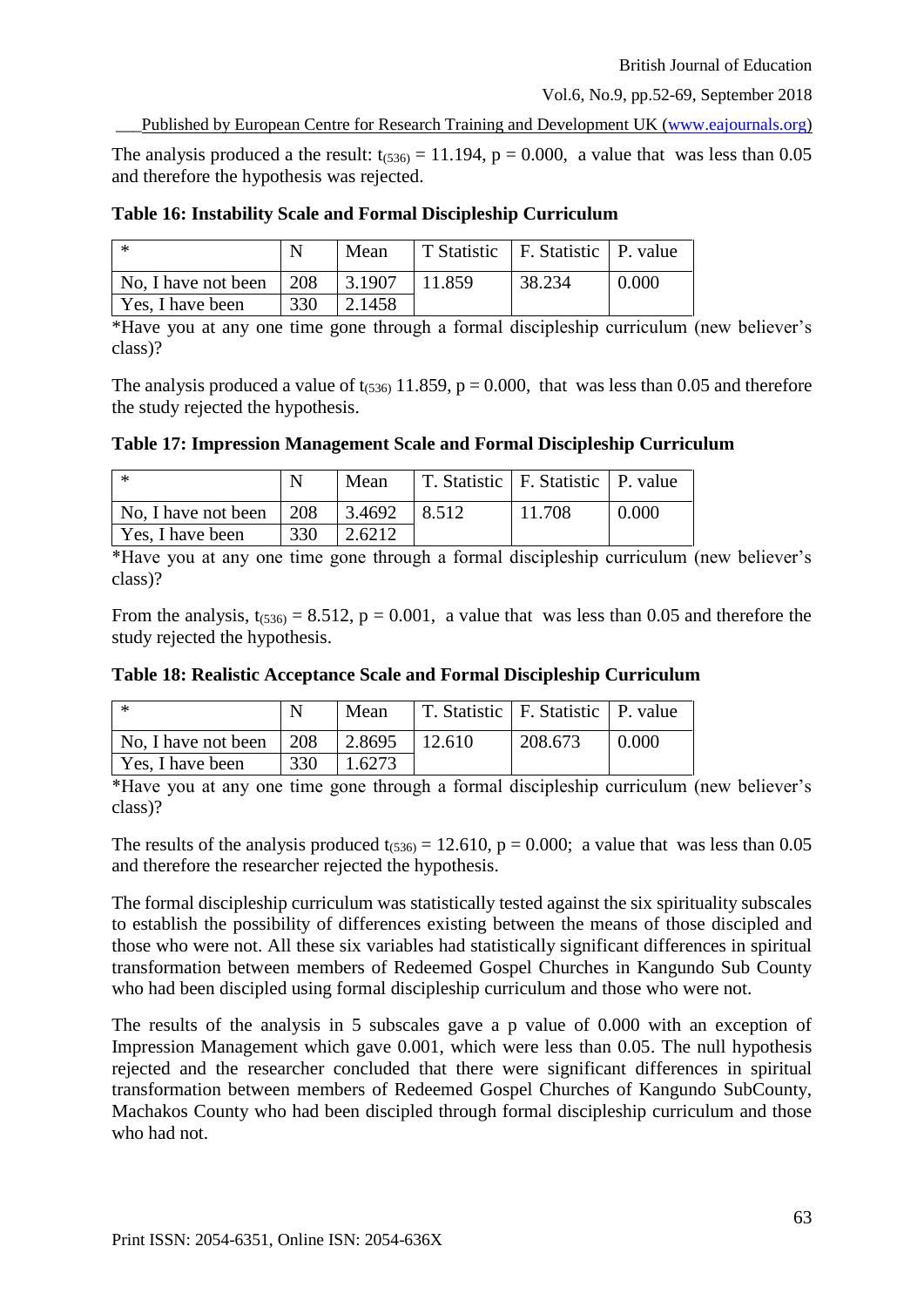# **Involvement in Small Group Fellowships**

The responses to whether the respondents had been part of a small group fellowship or not, majority of the respondents (73.2%) agreed while 26.8% did not. This implies that majority of the Redeemed Gospel Church members have had an opportunity to be part of a small group fellowship. This means that majority of the members have had spiritual accountability partners, which is likely to enhance their spiritual growth and transformation.

The results of small group fellowships were statistically tested against the six subscales of the Spiritual Assessment Inventory namely: Awareness of God, Disappointment with God, Grandiosity, Instability, Impression Management and Realistic Acceptance in relation to Research Hypothesis 4 and the following were the findings:

**Table 19: Awareness of God Scale and Small Group Fellowships** 

| 上来                  |            | Mean          |        | T Statistic   F. Statistic   P. value |       |
|---------------------|------------|---------------|--------|---------------------------------------|-------|
| No, I have not been | $\mid$ 144 | $\mid$ 3.3056 | 14.738 | 104.690                               | 0.000 |
| Yes, I have been    | 394        | 1.8365        |        |                                       |       |

\* Have you ever been part of a small group fellowship whose members ensured that you are developing spiritually?

The analysis gave a  $t_{(536)} = 14.738$ ,  $p = 0.000$ ; a p value that was less than 0.05 and therefore the study rejected the hypothesis.

| Table 20: Disappointments with God Scale and Small Group Fellowships |
|----------------------------------------------------------------------|
|----------------------------------------------------------------------|

| - *                 |     | Mean                              | T. Statistic   F. Statistic   P. value |       |
|---------------------|-----|-----------------------------------|----------------------------------------|-------|
| No, I have not been | 144 | $\vert 3.2649 \vert 12.138 \vert$ | 44.393                                 | 0.000 |
| Yes, I have been    | 392 | 1.8604                            |                                        |       |

\* Have you ever been part of a small group fellowship whose members ensured that you are developing spiritually?

The analysis gave a t<sub>(534)</sub> 12.138,  $p = 0.000$ , a value that was less than 0.05 and therefore the study hypothesis was rejected.

**Table 21: Grandiosity Scale and Small Group Fellowships** 

| - *                 |      | Mean              | T. Statistic   F. Statistic   P. value |       |
|---------------------|------|-------------------|----------------------------------------|-------|
| No, I have not been | -144 | $3.3552$   11.003 | 17.593                                 | 0.000 |
| Yes, I have been    | 394  | 1.1356            |                                        |       |

\* Have you ever been part of a small group fellowship whose members ensured that you are developing spiritually?

The analysis gave  $t_{(536)} = 11.003$ ,  $p = 0.000$ ; a p value that was less than 0.05 and therefore the study rejected the hypothesis.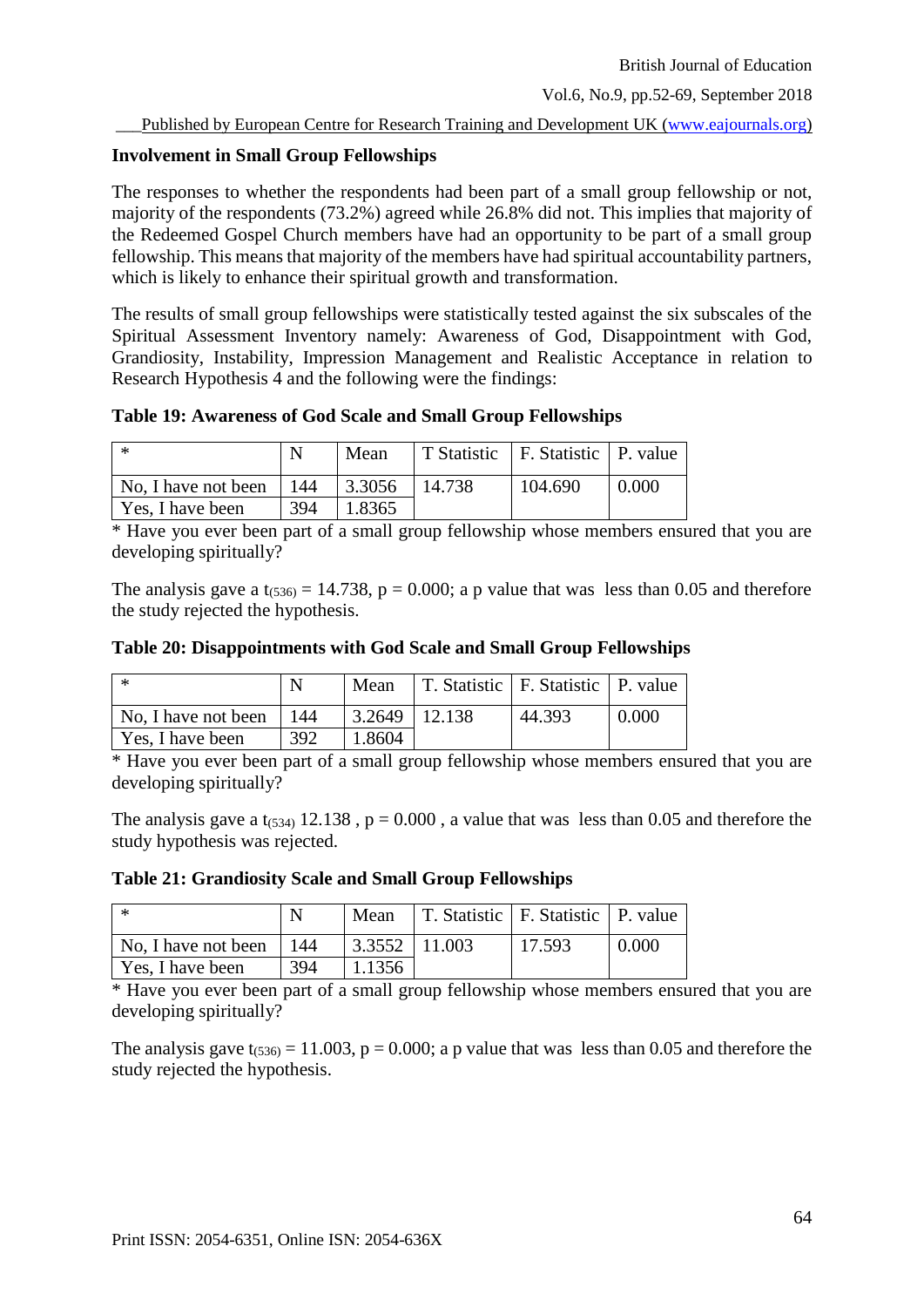Published by European Centre for Research Training and Development UK [\(www.eajournals.org\)](http://www.eajournals.org/)

| l *                                                                   |     | Mean    | T Statistic   F. Statistic   P. value |        |       |
|-----------------------------------------------------------------------|-----|---------|---------------------------------------|--------|-------|
| $\vert$ No, I have not been $\vert$ 144 $\vert$ 3.4506 $\vert$ 12.654 |     |         |                                       | 10.929 | 0.000 |
| Yes, I have been                                                      | 394 | 12.2205 |                                       |        |       |

#### **Table 22: Instability Scale and Small Group Fellowships**

\* Have you ever been part of a small group fellowship whose members ensured that you are developing spiritually?

The analysis gave  $t(s_{36})$  12.654, p= 0.000, a value that was less than 0.05 and therefore the study rejected the hypothesis.

**Table 23: Impression Management Scale and Small Group Fellowships** 

| -*                  |     | Mean   | T. Statistic   F. Statistic   P. value |        |       |
|---------------------|-----|--------|----------------------------------------|--------|-------|
| No, I have not been | 144 | 3.5431 | 7.690                                  | 16.154 | 0.001 |
| Yes, I have been    | 394 | 2.7320 |                                        |        |       |

\* Have you ever been part of a small group fellowship whose members ensured that you are developing spiritually?

The analysis gave  $t_{(536)} = 7.690$ ,  $p = 0.001$ , a value that was less than 0.05 and therefore the study rejected the hypothesis.

**Table 24: Realistic Acceptance Scale and Small Group Fellowships** 

| -*                          |     | Mean    | T. Statistic   F. Statistic   P. value |         |       |
|-----------------------------|-----|---------|----------------------------------------|---------|-------|
| No. I have not been   $144$ |     | 3.2292  | 13.676                                 | 109.684 | 0.000 |
| Yes, I have been            | 394 | 12.6976 |                                        |         |       |

\* Have you ever been part of a small group fellowship whose members ensured that you are developing spiritually?

The analysis gave  $t_{(536)} = 13.677$ ,  $p = 0.000$ , a value that was less than 0.05 and therefore the study rejected the hypothesis.

Since the results of the analysis in all the six subscales gave a p value of 0.000 which were less than 0.05, the null hypothesis was rejected and the study concluded that there were significant differences in spiritual transformation between members of Redeemed Gospel Churches of Kangundo Sub County, Machakos County who had been discipled through small group fellowships and those who had not.

# **DISCUSSION OF FINDINGS AND INTERPRETATIONS**

The results of the analysis of the discipleship strategies revealed that the majority of the members of Redeemed Gospel Church in Kangundo Sub County had been discipled using discipleship strategies believed to enhance spiritual transformation. This is because majority of the members reported that they have been in a mentoring relationship (67.8%), their teachers role model Christlikeness (78.3%), they have gone through a formal discipleship curriculum (61.3%) and are involved in a small group fellowship (73.2%). On average for all the four strategies, majority 70.1% admitted that they had been discipled using the four strategies of the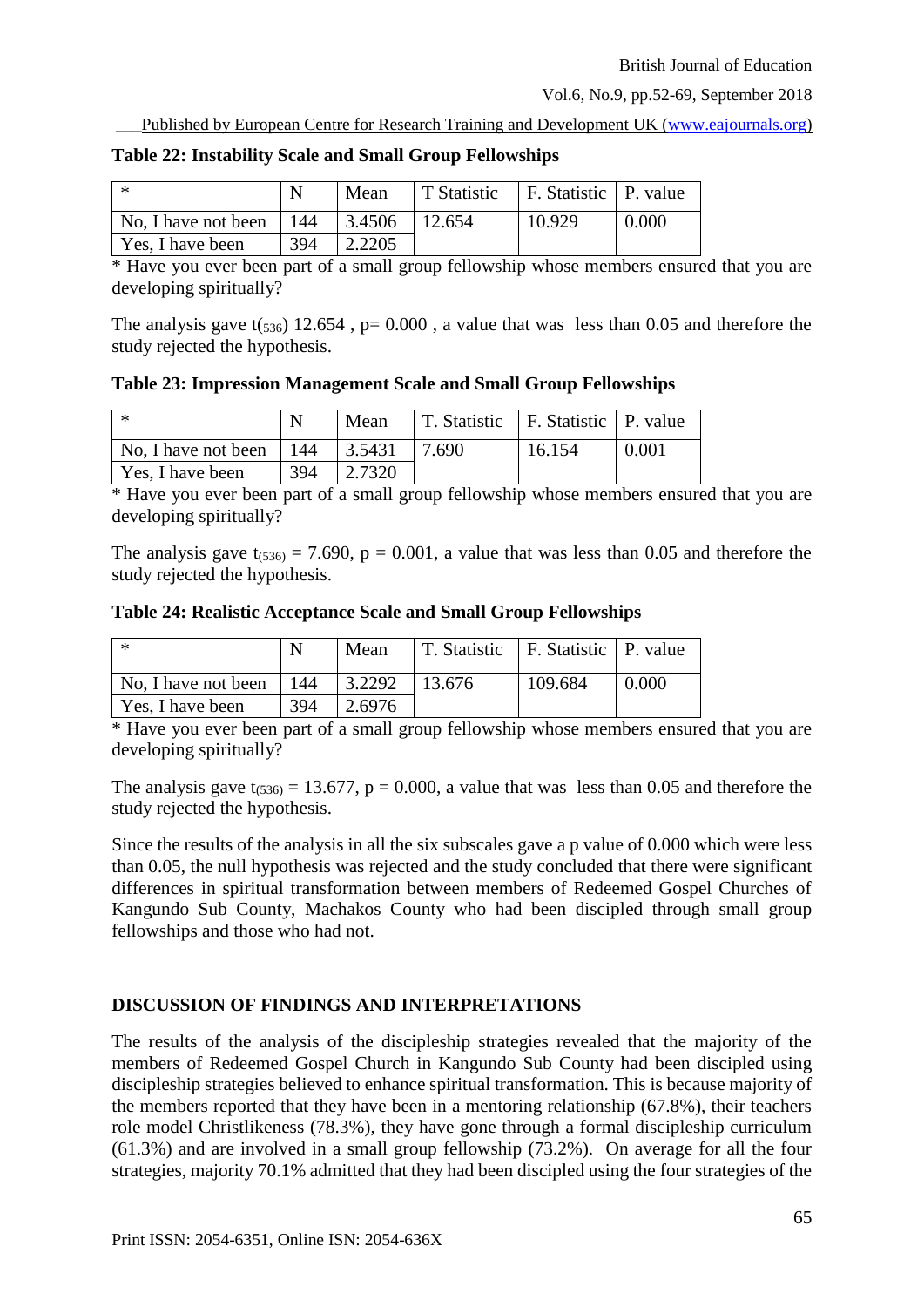British Journal of Education

Vol.6, No.9, pp.52-69, September 2018

Published by European Centre for Research Training and Development UK [\(www.eajournals.org\)](http://www.eajournals.org/)

teaching ministry of the church believed to enhance spiritual transformation Close scrutiny of the results revealed that formal discipleship curriculum ranked lowest among the demographic variables (61.3%). This could be attributed to the high level of intentionality required in taking members through a formal discipleship curriculum.

To take members through a discipleship curriculum requires commitment on the part of the pastor and if the pastor does not have the time, the training may not happen. The members also need to commit time to avail themselves for the training. Time being a major constraint to many Christians could have contributed to the relatively lower percentage. Other factors include the pastors training and availability of the course materials. Some of the churches have pastors who have not gone through theological training and this could have affected their availability to take members through formal discipleship. Consequently, access or know how of preparation of curriculum materials could have been a challenge.

Role modelling of Christlikeness ranked the highest among the discipleship strategies and this is commendable because Christianity is a lifestyle and it is more caught than taught. Members like to follow leaders who are following Christ, and this explains while this discipleship strategy ranked highest. This was a big surprise for the researcher as the discipleship method was not among the popular strategies prescribed for discipleship of members in many churches.

The study noted that 29.1 % of the members had not been disciple using the strategies that were believed to enhance spiritual transformation. This could be attributed to lack of interest or probably they could have been new believers. The researcher had not considered the period one had been a Christian. The implication is that the church should be more deliberate in enforcing these strategies.

# **Implications to Research and Practice**

This paper provides information that fills the information gap that has existed on how the church promotes spiritual transformation strategically in accomplishing discipleship mission. It will also inform missioners, clergymen, evangelists and pastors on what can be done for successful discipleship in their respective churches. To the researcher who seeks to further research on discipleship and spiritual transformation, this paper presents fundamental findings that may be used as the foundation.

# **CONCLUSION**

Based on the finding presented, the study concluded that Role modelling Christlikeness was the most effective discipleship strategy while formal discipleship curriculum was the least effective. Again, members who had been exposed to discipleship strategies displayed greater spiritual transformation among the members of Redeemed Gospel churches in Kangundo Sub County, Machakos County compared to those who had not. In addition, members of Redeemed Gospel Church displayed spiritual transformation in Awareness of God, Disappointment with God, Grandiosity, Instability, Impression Management and Realistic Acceptance subscales of the Spiritual Assessment Inventory (SAI). Although members of Redeemed Gospel Church displayed spiritual transformation in all the six scales, they need to work on their spirituality in terms of the Impression Management scale which scored the highest score in comparison with the other scales, as exaggerations do not reflect well for spiritually mature Christians. It was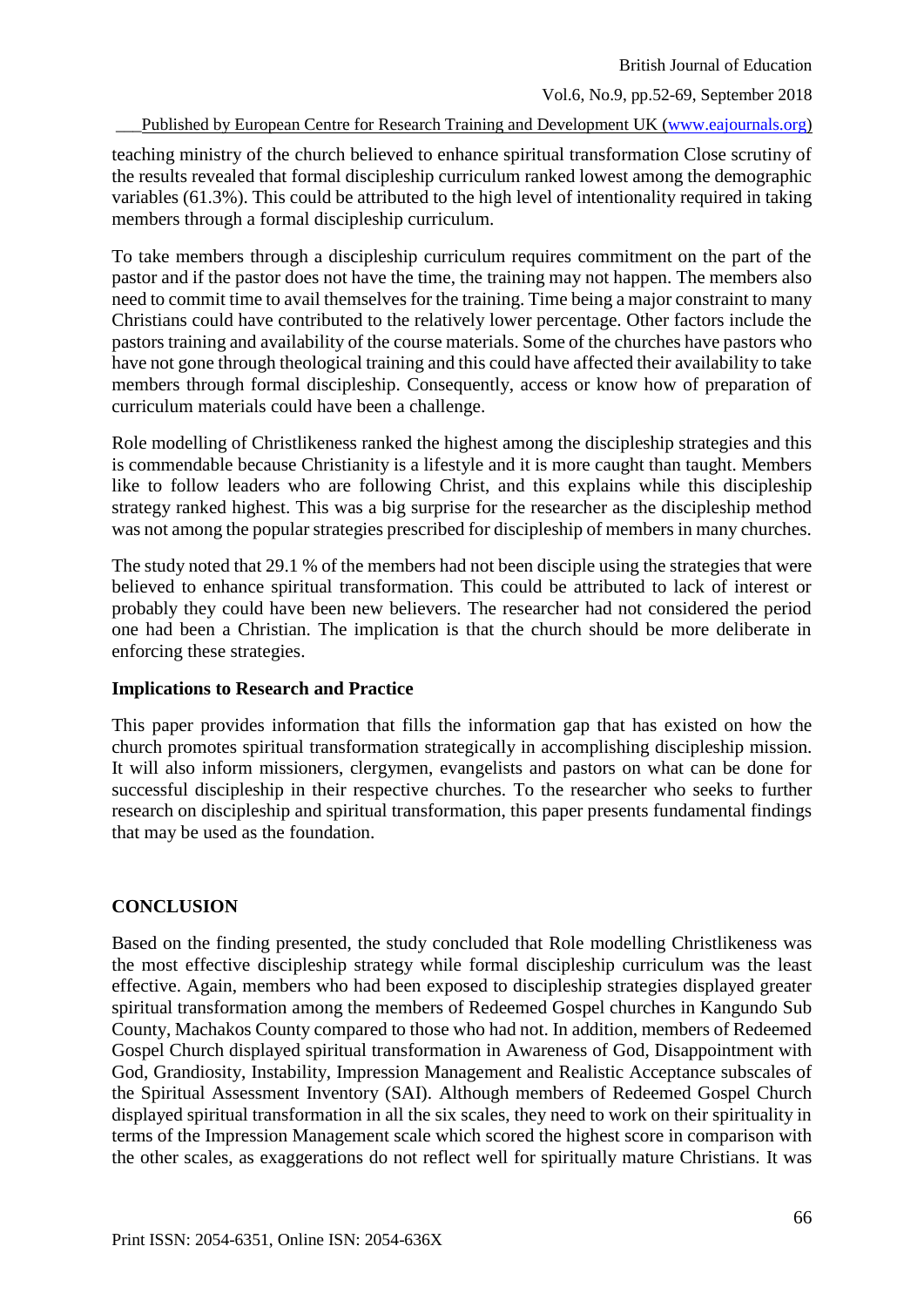Published by European Centre for Research Training and Development UK [\(www.eajournals.org\)](http://www.eajournals.org/) also concluded that spiritual transformation is for the individual not a group or denominational affair.

# **RECOMMENDATION**

In view of the conclusions drawn, the study recommends the following:

- 1. The churches should enhance their mentorship programs aimed at enhancing spiritual transformation among the members. Mentoring relationship strategy was found to have a significant influence on members' spiritual transformation. There is probably need to create more awareness about the importance of the mentorship program.
- 2. The Church leaders should live exemplary lives as their lifestyles have the greatest influence on the spiritual transformation of the members more than what they teach to them. Most believers get lost and even backslide due to lack of role models.
- 3. The church should develop a formal discipleship curriculum purposely for the new believers. This will give them an opportunity to learn about Christian life and how one is expected to live.
- 4. The church should also promote accountability among the members. The best way to do this is to form small group fellowships where members can be accountable to each other.
- 5. An intentional discipleship curriculum that focuses on the strategies that enhance spiritual transformation is required for the training of pastors and church leaders.

# **Recommendations for Future Research**

A research needs to be done to find out whether there are other factors that influence spiritual transformation apart from the four that were identified in this research.

# **REFERENCES**

- Anderson, K. R., & Resee R.D. (1999). *Spiritual Mentoring: A Guide for Seeking and Giving Direction*. Illinois: Intervarsity press.
- Anthony, M. J. (Ed.) (2001). *Introducig Christian Education. Foundations for the Twenty First Century.* Grand Rapids, Michigan: Baker Academia

Bandura, A. (1976). *Social Learning Theory*. New Jersey: Prentice-Hall Inc.

\_\_\_\_\_\_\_\_\_. 1986. *Social Foundations of Thought and Action: A Social Cognitive Theory.* Englewood Cliff NJ: Prentice-Hall.

- \_\_\_\_\_\_\_\_\_. (2003). On the Psychological Impact and Mechanisms on Spiritual Modeling. *International journal for the psychology of religion, 13*(3): 167-173.
- Barna Group (2015) New research on the state of discipleship. *Research releases in leadership and pastors* December 1 2015.
- Donahue, B. (1996). *The Willow Creek Guide to Leading Life-changing Small Groups*. Zondervan.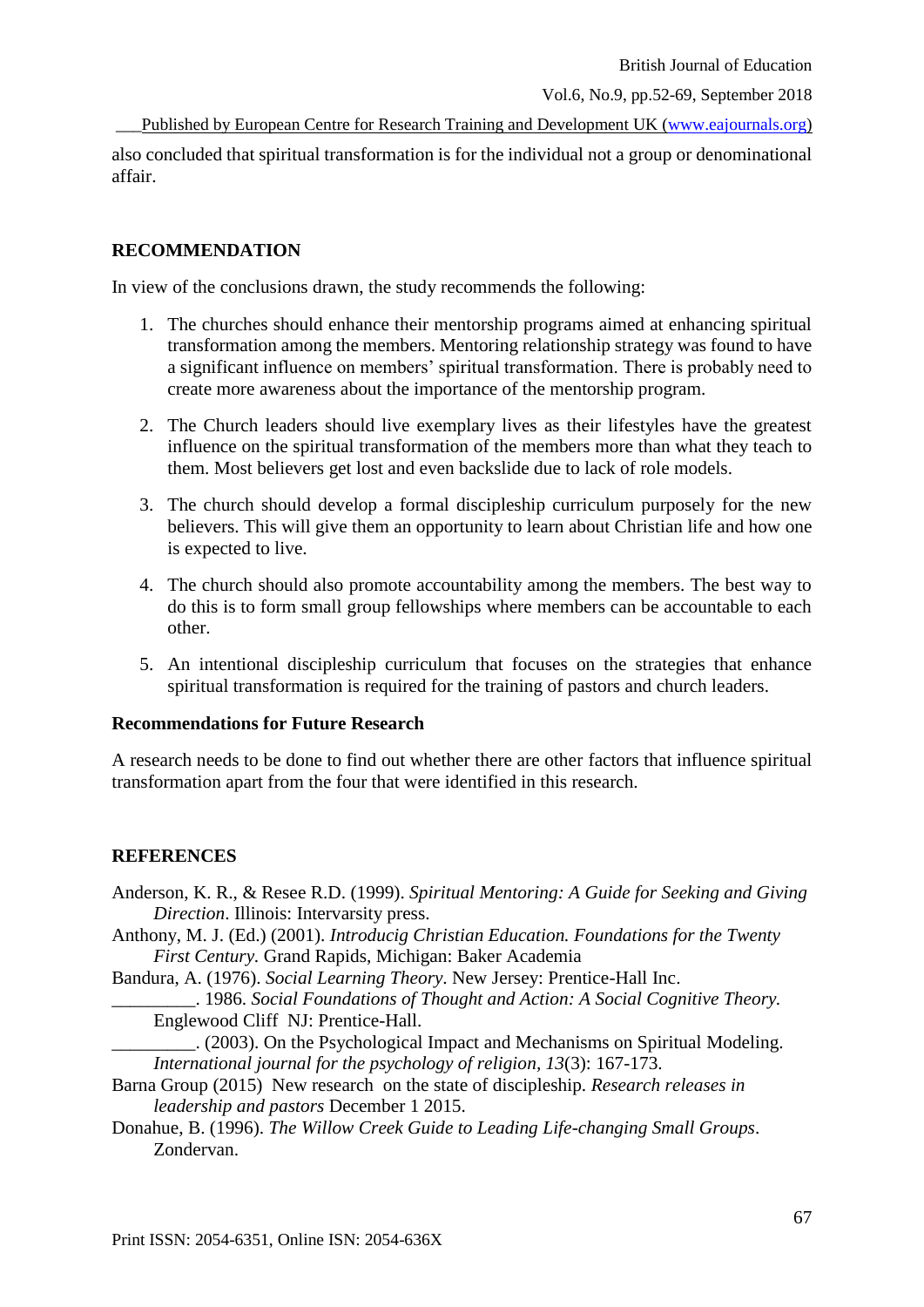Published by European Centre for Research Training and Development UK [\(www.eajournals.org\)](http://www.eajournals.org/)

- Eldridge, D. (1995). *The Teaching Ministry of the Church: Integrating Biblical Truth with Contemporary Application*. Nashville, Tennessee: Broadman and Halman publishers.
- Downs, P. G. (1994). *Teaching for Spiritual Growth: Introduction to Christian Education Grand Rapids Michigan: Zondervan Publishing House.*
- Easum, B. (2015). Radical Discipleship is What we Need. *The Effective Church Group.* https/effective church.com
- Edmonds, MyRon P. (2014)Leading like Jesus: A curriculum to disciple African-American males into becoming leaders in the home, church and community at the Glenville Seventh-day Adventist church in Cleveland, Ohio. Doctor of Ministry dissertation at Seventh- day Adventist Theological seminary. *Digital commons@andrews university*
- Foster, R. (2008). Ten Counsels: Richard Foster on Spiritual Formation. *Reformed worship resources for planning and leading worship.*
- Gangel, K. O., & Hendricks, H. (Eds.) (1988). *Introduction to Christian Education in Christian Educators' Handbook on Teaching*. Wheaton: Victor
- Geiger, Eric (2015) Gospel and community groups. *Lifeway Christian Resources. https//eric.geiger.com*
- Kile, A. (2010). *Imitating Christ Jesus as a Model in Cognitive Learning Theory*. SBL Annual meeting papers November 10. Psychology and biblical studies section: Society of biblical literature.
- Lifeway research (2009) 2008 Assemblies of God discipleship survey results. *Lifeway: Lifeway Christian Resources* April, 16 2009.
- Mason, M. (2009). Balance Act: Role Models and Mentors. *Chronicle Careers*. Available at http//Chronicle.com/job/news/2009/03/200903251C.htm
- Mathews, S. (2005). A Spiritual Disciplines Based Curriculum. A Doctor of Ministry Theses, Liberty Baptist Theological seminary, Lynchburg Virginia.
- Maura, M. O., Mbugua, K. & Piper, J. (2012). *Gaining the World and Losing the Soul.* Nairobi: African Christian Text books.
- Nthamushobora, F. & Musekura, c. (2004). *Mentoring: A Remedy for the leadership crisis in Africa.* Nairobi: African Leadership and reconciliation ministries, inc (ALARM).
- Olander, M. A. (2014). *Teaching Creatively and Effectively*. Nairobi, Kenya: Tropical Springs.
- Ogden, G. (2003). *Transforming Discipleship: Making Disciples a Few at a Time*. Dawners Grove: IVP Books.
- Ogden, G. (2007). *Discipleship Essentials: A Guide to Building your Life in Christ*. Dawners Grove: IVP Connect.
- Oman, D., & Carl E. T. (2003). Spiritual Modelling: A Key to Spiritual and Religious growth? *The international journal of for the psychology of religion,3* (3): 149-165.
- Sneed, B., & Roy, E. (1999). *Transformational Discipleship.* Nashvile. Tennesse: Lifeway press.
- Stanley, P., & Clinton. R.J. (1992). Connecting: *The Mentoring Relationships You Need to Succeed in Life*. Corolado Springs: NavPress.
- Wallace, J. W. (2014). Why Discipleship is Critical to Christian Survival. *Cold case*, Christianity.com.
- Ward, T. (2001). The Teaching-learning Process. In *Introducing Christian education: Foundations for the Twenty-first century,* M.J. Anthony (Ed.). San Francisco: Baker Academic.
- Wilhoit, J. (1991). *Christian Education and Search for Meaning.* Grand Rapids, Michigan: Baker Book House.